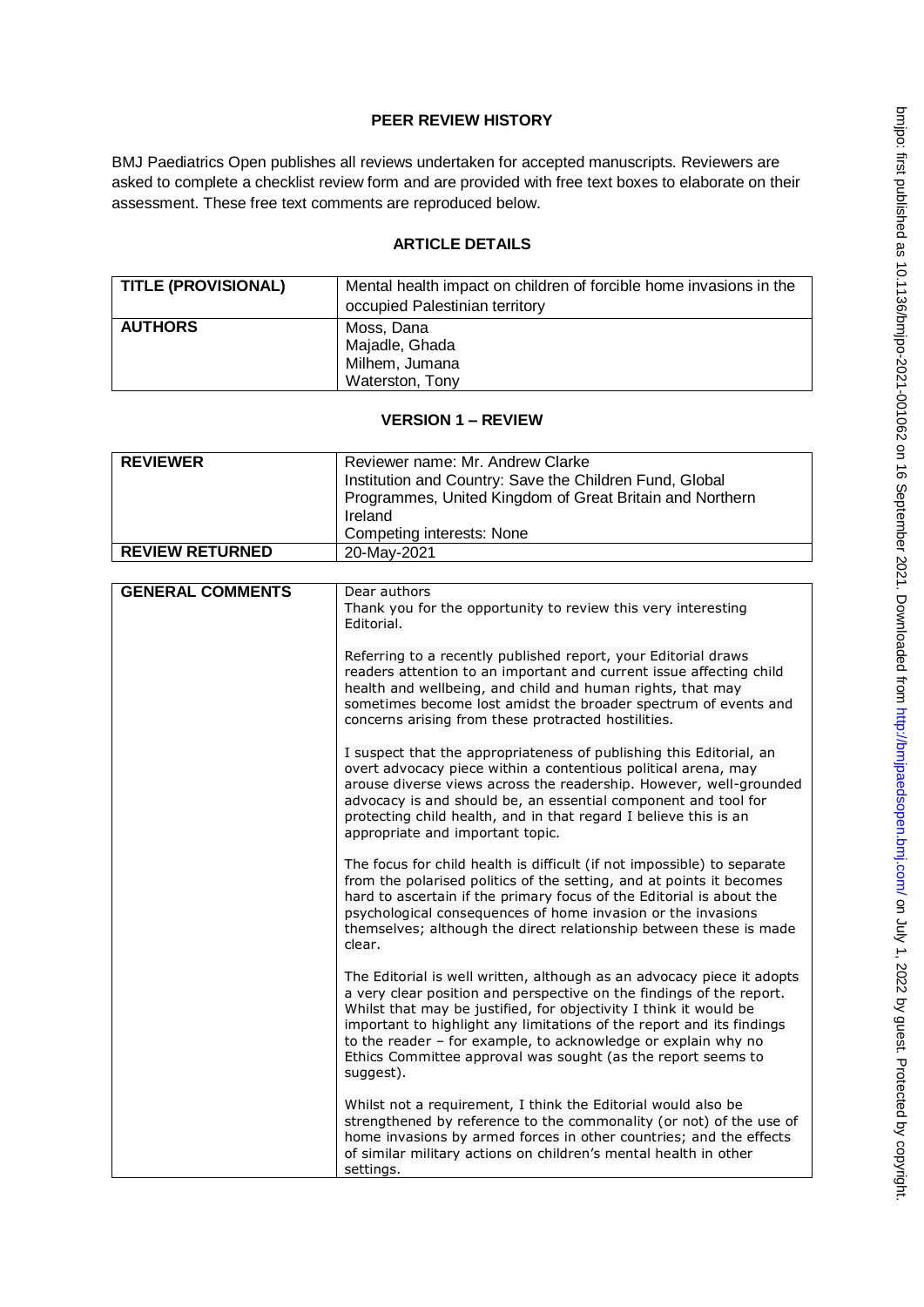| <b>REVIEWER</b>         | Reviewer name: Dr. Raul Gerardo Mercer                                                                                                                                                                                                                                                  |
|-------------------------|-----------------------------------------------------------------------------------------------------------------------------------------------------------------------------------------------------------------------------------------------------------------------------------------|
|                         | Institution and Country: Social Sciences and Health, Argentina                                                                                                                                                                                                                          |
|                         | Competing interests: None                                                                                                                                                                                                                                                               |
| <b>REVIEW RETURNED</b>  | 21-Apr-2021                                                                                                                                                                                                                                                                             |
|                         |                                                                                                                                                                                                                                                                                         |
| <b>GENERAL COMMENTS</b> | It is a very good manuscript that presents the situation of<br>psychological and emotional stress experienced by Palestinian<br>children in the occupied territories as a result of the invasion of their<br>homes.                                                                     |
|                         | Some aspects need to be clarified.                                                                                                                                                                                                                                                      |
|                         | What was the age of the 41 participating children?                                                                                                                                                                                                                                      |
|                         | When the authors mentioned the symptoms related to stress such<br>as insomnia and difficulty falling asleep, both aspects are<br>equivalent.                                                                                                                                            |
|                         | In a couple of sections of the article it would be important to<br>contribute more precise information. For example, when it says<br>"Some families indicated " or "Some parents reported " Is<br>there any magnitude of what "some" represents considering the<br>individuals studied? |
|                         | There is a typo in reference 5,6 within the text                                                                                                                                                                                                                                        |
|                         | One issue that should be highlighted is that even though Israel<br>ratified the CRC it violates a basic human rights principle related to<br>universality.                                                                                                                              |
|                         | I recommend to considert the requested minor revisions                                                                                                                                                                                                                                  |
|                         | All my best                                                                                                                                                                                                                                                                             |

| <b>REVIEWER</b>        | Reviewer name: Dr. Shanti Raman                            |
|------------------------|------------------------------------------------------------|
|                        | Institution and Country: South Western Sydney Local Health |
|                        | District, Department of Community Paediatrics, Australia   |
|                        | Competing interests: None                                  |
| <b>REVIEW RETURNED</b> | 02-May-2021                                                |

| <b>GENERAL COMMENTS</b> | General                                                                                                                                                                                                                                                               |
|-------------------------|-----------------------------------------------------------------------------------------------------------------------------------------------------------------------------------------------------------------------------------------------------------------------|
|                         | This is a really important topic and it deserves wide dissemination. I<br>commend the authors on undertaking this research and advocacy.<br>In order for this paper to be published however, it must fit into a                                                       |
|                         | category of publication that BMJPO currently supports. At this stage,                                                                                                                                                                                                 |
|                         | it is not clear what category of publication this fits. It reads more<br>like an Opinion piece in a serious magazine, than a scientific journal.                                                                                                                      |
|                         | If it is pitched as an Editorial, it needs to be up to 1200 words and<br>with 5 references only. The Editorial can have subheadings and<br>although strictly speaking no tables or figures, there is some                                                             |
|                         | flexibility. In addition, it needs to be a commissioned editorial. The<br>other option is to publish it as an Original Research Letter, which<br>would be as follows:                                                                                                 |
|                         | Word count: up to 600 words                                                                                                                                                                                                                                           |
|                         | Tables/Figures: maximum 2 tables and/or figures                                                                                                                                                                                                                       |
|                         | References: up to 6<br>Abstract: 100 words unstructured abstract                                                                                                                                                                                                      |
|                         |                                                                                                                                                                                                                                                                       |
|                         | My preference would be for this paper to be re-written to suit the<br>Research Letter format, and follow a structured narrative: one<br>paragraph for each of the following (without subheadings:<br>Introduction; Methods; Results; Discussion. The themes extracted |
|                         | from the semi-structured interviews could easily be put into a Table<br>(then words will not be counted), and divided into impacts on                                                                                                                                 |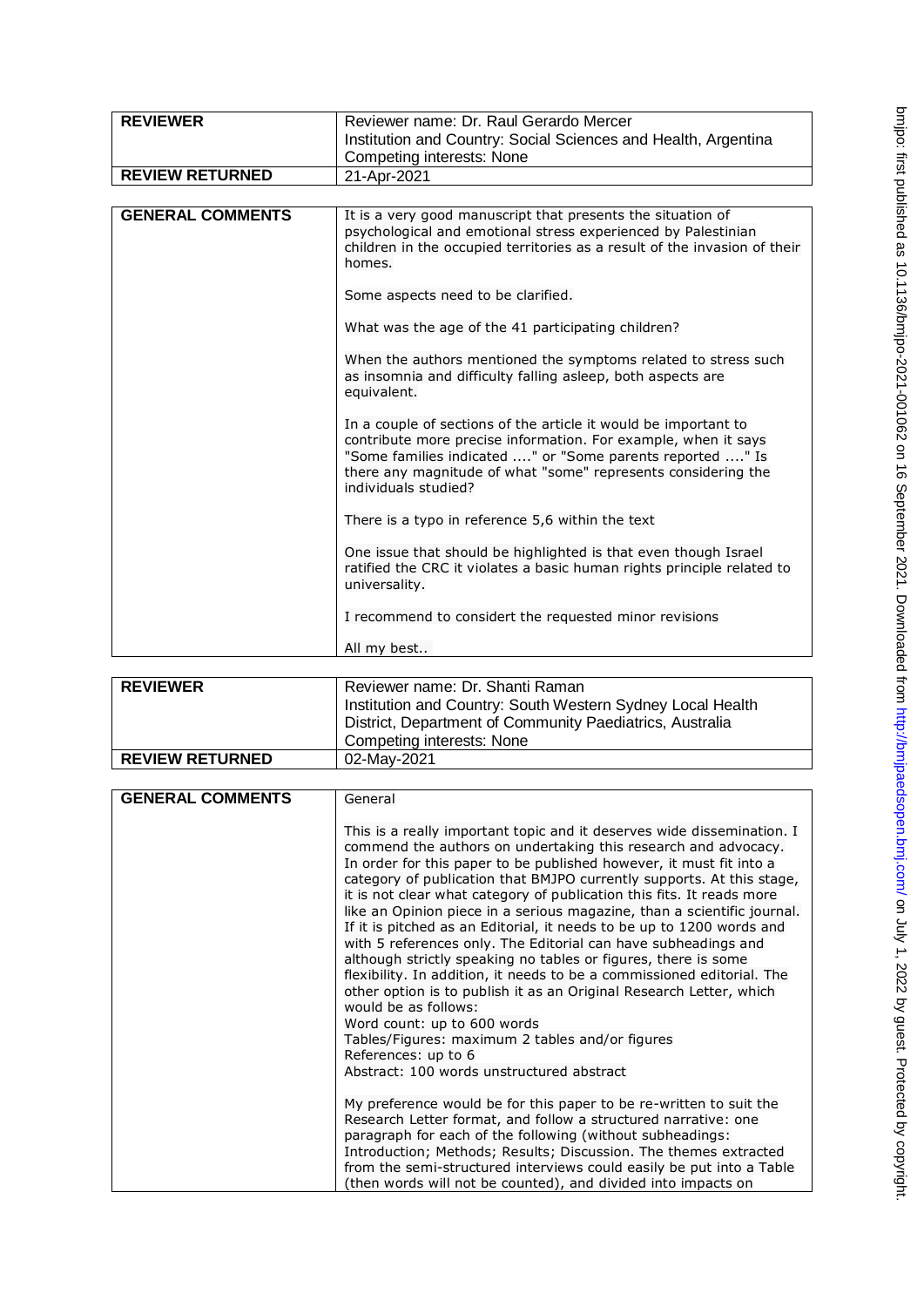| parents, impacts on children, further into physical and mental<br>health/psychosocial impacts. Finally, providing an Abstract really<br>makes the authors encapsulate the essence of the study and<br>findings                                                                                                                                                                                                      |
|---------------------------------------------------------------------------------------------------------------------------------------------------------------------------------------------------------------------------------------------------------------------------------------------------------------------------------------------------------------------------------------------------------------------|
| Whichever category the authors decide on, this paper still would<br>benefit from some structure to aid the readers. Some style and<br>formatting issues need to be fixed: such as spelling out numbers<br><10, providing acronyms early, eg PHRI. If 31 in-depth interviews<br>were conducted, this is a substantial study and it would certainly<br>benefit from the Results being analysed and reported properly. |
| Specific comments                                                                                                                                                                                                                                                                                                                                                                                                   |
| First paragraph: Should broadly state the issue and why it is<br>important. Perhaps provide some global context on the nature of<br>militarisation and state sanctioned terror and potential impact on<br>children.                                                                                                                                                                                                 |
| The first five paragraphs could be reduced down to three, with the<br>aims of the study stated in the last sentences of para 3.                                                                                                                                                                                                                                                                                     |
| Methods: Is this study a subsection of the larger study carried out<br>by PHRI involving 158 interviews of Palestinians who were subjected<br>to home invasions? This needs to be made clear. How were<br>participants identified and the sample constructed? What sort of<br>analysis was carried out?                                                                                                             |
| Results/Findings: more details could be provided. What is the age<br>range of the 41 children involved in the study? The findings could be<br>reported under themes or categories.                                                                                                                                                                                                                                  |
| References<br>A Life exposed needs only 1 reference.                                                                                                                                                                                                                                                                                                                                                                |

## **VERSION 1 – AUTHOR RESPONSE**

Editorial rather than research letter: we would prefer to keep that article as an editorial

Q 1. What was the age of the 41 participating children?

Response: we have given the ages of the children

Q.2 When the authors mentioned the symptoms related to stress such as insomnia and difficulty falling asleep, both aspects are equivalent.

Response: we have revised the paper accordingly

Q.3 In a couple of sections of the article it would be important to contribute more precise information. For example, when it says "Some families indicated ...." or "Some parents reported ...." Is there any magnitude of what "some" represents considering the individuals studied?

Response: we have given numbers where available.

Q.4 There is a typo in reference 5,6 within the text

Response: we have corrected this typo

Q.5 One issue that should be highlighted is that even though Israel ratified the CRC it violates a basic human rights principle related to universality.

Response: we have added a further paragraph on the CRC